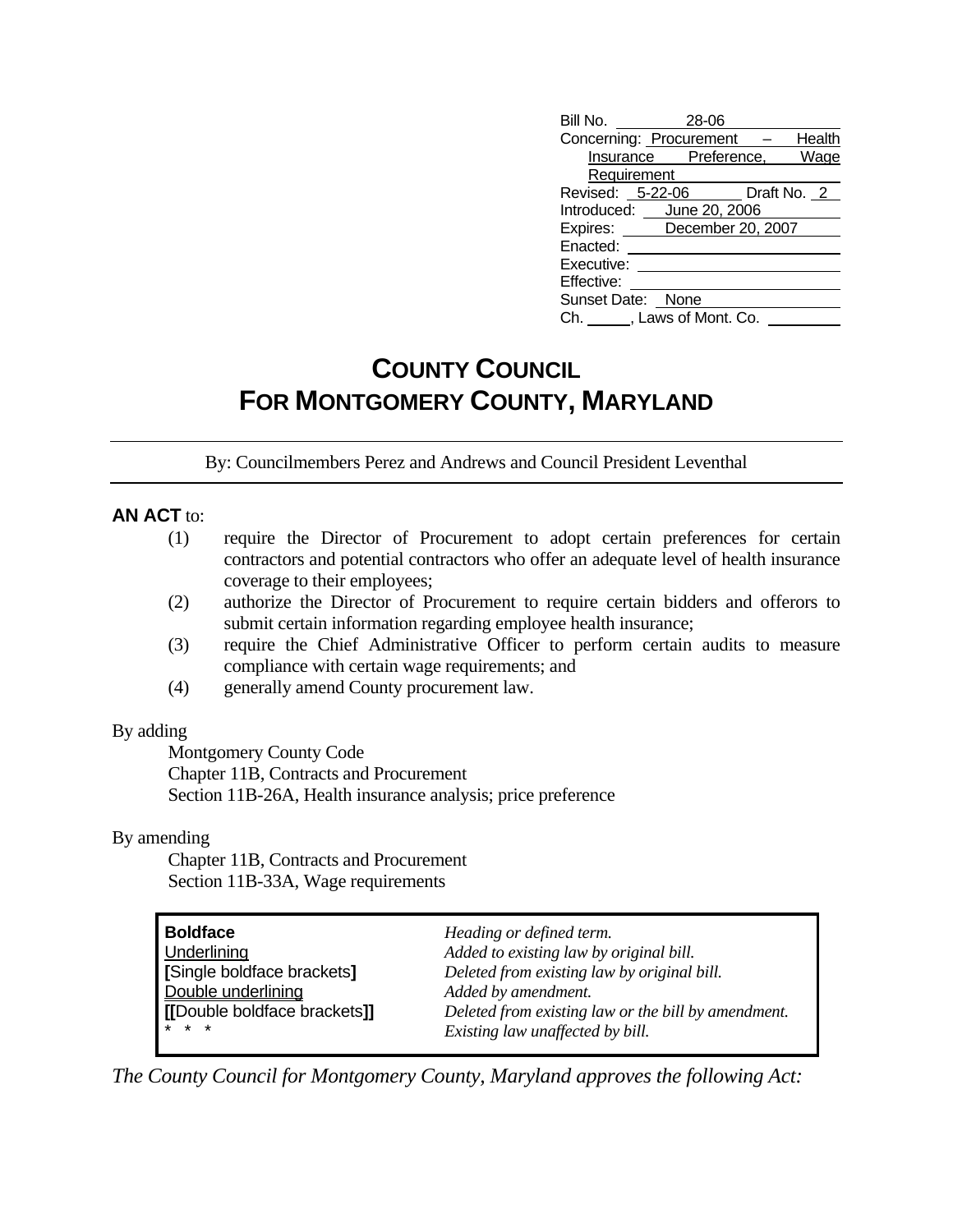| $\mathbf{1}$ | Sec. 1.          | Chapter 11B is amended by adding Section 11B-26A and                           |
|--------------|------------------|--------------------------------------------------------------------------------|
| 2            |                  | amending Section 11B-33A as follows:                                           |
| 3            | 11 <b>B-26A.</b> | Health insurance analysis; price preference.                                   |
| 4            | (a)              | Every bidder or offeror for a contract for services valued at more than        |
| 5            |                  | \$50,000 must submit sufficient information, on a form distributed by the      |
| 6            |                  | <u>Director, showing the nature and value of any health insurance coverage</u> |
| 7            |                  | that the bidder or offeror provides or intends to provide to its               |
| 8            |                  | employees.                                                                     |
| 9            | <u>(b)</u>       | <u>The information submitted under subsection (a) must show:</u>               |
| 10           |                  | all health insurance coverage options offered to employees during<br>(1)       |
| 11           |                  | the current benefit year;                                                      |
| 12           |                  | the cost-sharing, if any, of premiums between employee and<br>(2)              |
| 13           |                  | employer, and any required deductibles or co-payments;                         |
| 14           |                  | (3)<br>the percentage of each major category of employee who opted for         |
| 15           |                  | employer-provided health insurance in the current and most                     |
| 16           |                  | <u>recent</u> benefit years; and                                               |
| 17           |                  | (4)<br>any other information that the Director under applicable                |
| 18           |                  | regulations requires to administer this Section.                               |
| 19           | (c)              | <u>Based on the information submitted under this Section and any other</u>     |
| 20           |                  | information available to the Director, the Director must assess whether:       |
| 21           |                  | (1)<br>the coverage options available to employees are reasonably              |
| 22           |                  | comparable to the coverage options then available to County                    |
| 23           |                  | employees;                                                                     |
| 24           |                  | the cost of coverage is reasonable in light of the compensation<br>(2)         |
| 25           |                  | range for each major category of employee; and                                 |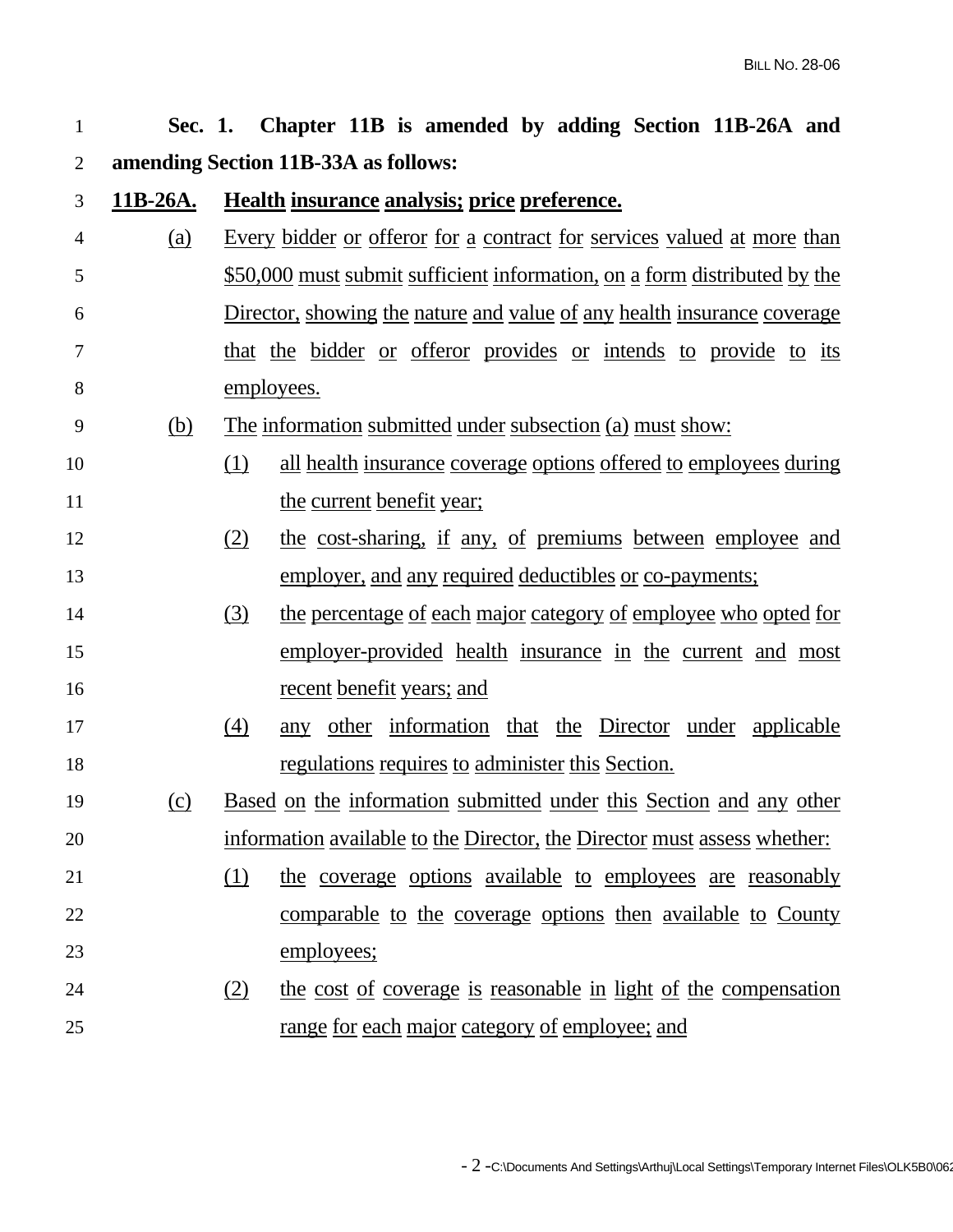| 26 |          | more than 50% of each major category of employee has opted to<br>(3)        |
|----|----------|-----------------------------------------------------------------------------|
| 27 |          | obtain employer-provided health insurance in the current benefit            |
| 28 |          | year.                                                                       |
| 29 | (d)      | If the Director finds that a bidder or offeror has achieved each of the     |
| 30 |          | criteria listed in subsection (c), the Director must award a 10% price      |
| 31 |          | preference on the pending contract to that bidder or offeror.               |
| 32 | (e)      | Any award, or failure to make an award, by the Director under this          |
| 33 |          | Section may be protested under Section 11B-36.                              |
| 34 | 11B-33A. | Wage requirements.                                                          |
| 35 |          | $\ast$<br>$\ast$<br>$\ast$                                                  |
| 36 | (h)      | Enforcement.                                                                |
| 37 |          | $\ast$<br>$\ast$<br>$\ast$                                                  |
| 38 |          | The Chief Administrative Officer must enforce this Section,<br>(2)          |
| 39 |          | perform random audits and any other audit necessary to do so,               |
| 40 |          | and investigate any complaint of a violation. In each fiscal year           |
| 41 |          | the Chief Administrative Officer must audit for compliance with             |
| 42 |          | this Section, for each using Department or office, contracts that in        |
| 43 |          | <u>the aggregate amount to at least 5% of the total dollar value of all</u> |
| 44 |          | <u>covered</u> contracts in force during that year.                         |
| 45 |          | $\ast$<br>$\ast$<br>∗                                                       |
| 46 |          | Sec. 2. Effective Date. Section 11B-26A, inserted by Section 1 of this Act, |
|    |          |                                                                             |

47 applies, effective January 1, 2007, to any contract for which the County government 48 released a solicitation on or after October 1, 2006. Section 11B-33A, as amended by 49 Section 1 of this Act, applies to any contract in force when this Act takes effect and 50 any contract entered into on or after the date this Act takes effect.